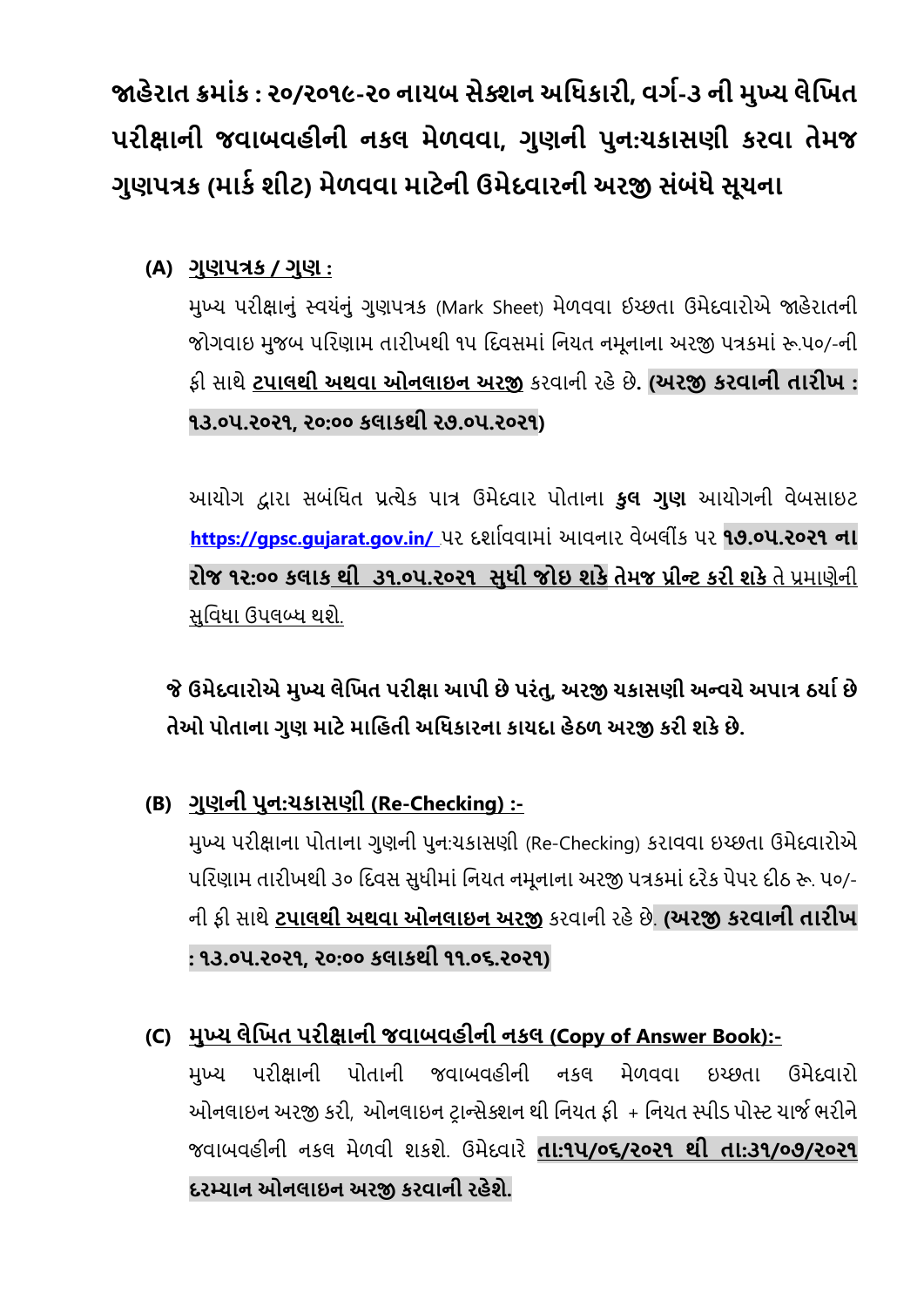**નોંધ :-**

- ૧ ઉમેદવારે નિયત નમૂનાનું અરજી પત્રક આયોગની વેબસાઈટ <u>https://gpsc-</u> **[ojas.gujarat.gov.in/index](https://gpsc-ojas.gujarat.gov.in/index) પરથી ડાઉનલોડ કરી િપ્રન્ટ કરવાનુ અથવા આયોગની કચેરીના કાઉન્ટર પરથી મેળવી લેવાનુ રહેશે.**
- **૨ ગુણની પુન:ચકાસણી બાબતે ઉમેદવારો પોતાની અર� ટપાલથી અથવા ઓનલાઇન મોકલી શકશે. મુખ્ય લેિખત પરી�ાની જવાબવહીઓ માત્ર ઓનલાઇન માધ્યમથી ફી + સ્પીડ પોસ્ટ ચાજ� ભરીને Table-1 માં દશા�વ્યા મુજબની પધ્ધિતથી જ મેળવી શકાશે.**
- ૩ ગુણની પુન:ચકાસણી બાબતે પ્રત્યુત્તર ટપાલથી મળશે, જ્યારે મુખ્ય લેખિત પરીક્ષાની **જવાબવહીઓ સ્પીડ પોસ્ટથી (�.૫૦/-ચાજ� સાથે) મૂળ અર� વખતે નોંધાયેલ સરનામેમળી શકશે. સંબંિધત ઉમેદવાર ેગુણપત્રક કે ગુણની પુન:ચકાસણી કે મુખ્ય લેિખત પરી�ાની જવાબવહીઓ**  <u>માટે અરજી કરવા કે તે મેળવવા માટે આયોગની કચેરીમાં રૂબરુમાં આવવાનુ નથી.</u>
- ૪ **ઉમેદવારના સરનામા બાબતે ઉમેદવારની ઓનલાઈન એપ્લીકેશનમાં નોંધાયેલ કાયમી સરનામું ધ્યાને લેવામાં આવશે.**

**ઓનલાઇન અર� વખતે નોંધાયેલ સરનામામાં ફેરફાર હોય, અરજદાર પોતાના નવા સરનામા ઉપર જવાબવહીની નકલ, ગુણ પત્રક કે પુન: ચકાસણીનો જવાબ મેળવવા ઈચ્છતા હોય તેવા ઉમેદવાર પોતાની અર� સાથે નીચે દશા�વેલા દસ્તાવેજોનું િબડા ે ણ કરવાનું રહેશે.**

**-જુના અને નવા સરનામાની િવગત -અસલ ઓનલાઈન અર�ની સ્વયં પ્રમાણીત નકલ -પ્રાથિમક પરી�ાના પ્રવેશપત્રની સ્વયં પ્રમાણીત નકલ -ફોટો આઇ.ડી. પ્રુફ ની સ્વયં પ્રમાણીત નકલ**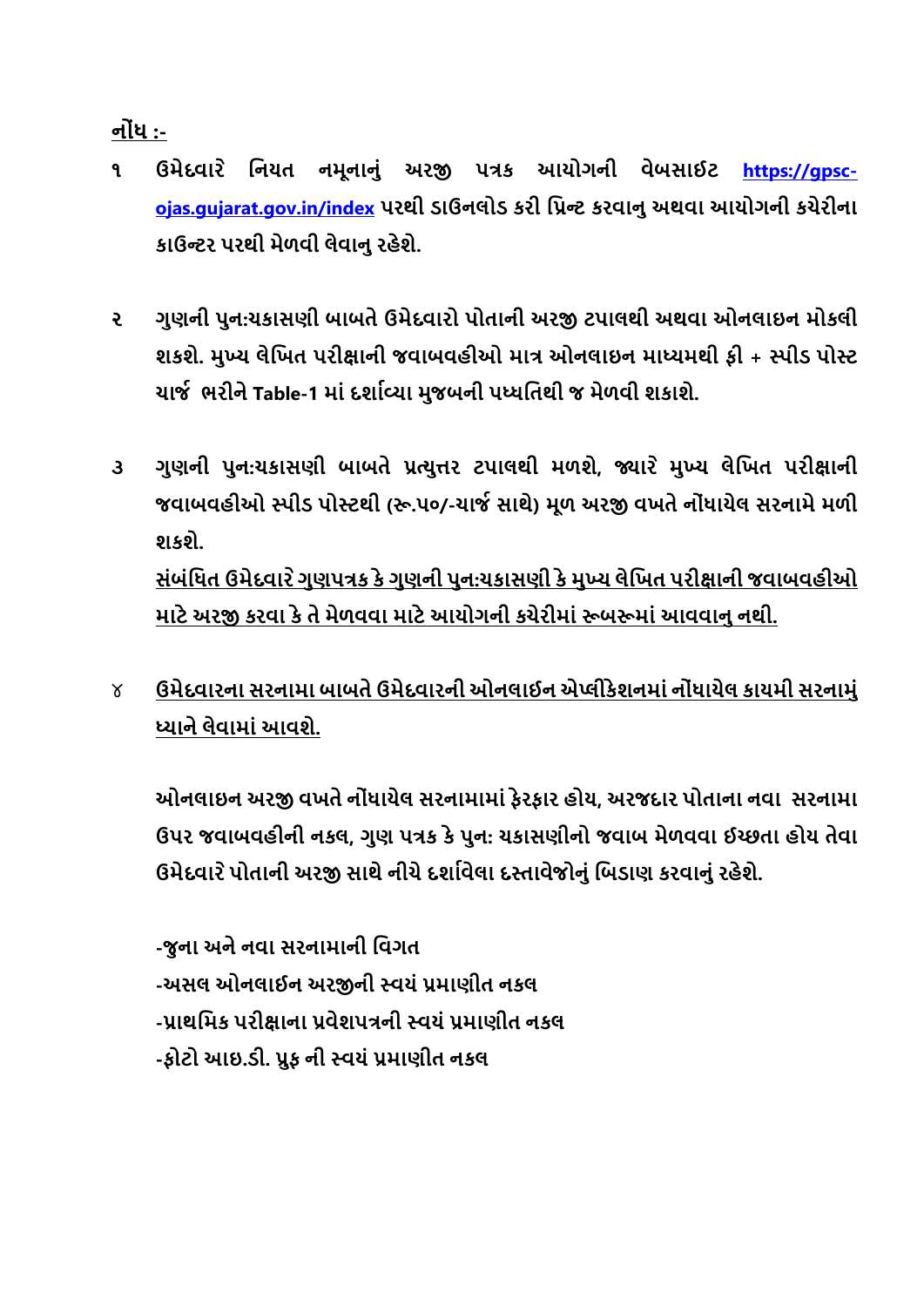### ૫. **ફી ભરવાની પધ્ધિત**

| <u> અરજી</u> |                                      | ફી ભરવાની પધ્ધતિ                                                                                                                                                |  |  |
|--------------|--------------------------------------|-----------------------------------------------------------------------------------------------------------------------------------------------------------------|--|--|
|              | ગુણપત્રક<br>۹                        | (અ) સચિવ, ગુજરાત જાહેર સેવા આયોગ, ગાંધીનગર-૩૮૨૦૧૦ના<br>નામનો નિયત કીનો ક્રોસ્ડ ભારતીય પોસ્ટલ ઓર્ડર<br>અથવા                                                      |  |  |
|              | ૨. ગુણની પુન:યકાસણી<br>(Re-checking) | ઓન લાઈન અરજી તથા ઓનલાઇન ફી ભરવાની પધ્ધતિ<br>(U)<br><b>Online Application through</b><br>https://gpsc-ojas@gujarat.gov.in                                        |  |  |
|              | ૩. મુખ્ય લેખિત પરીક્ષાની<br>જવાબવહીઓ | ઓન લાઈન અરજી તથા ઓનલાઇન ફી ભરવાની પધ્ધતિ<br>(5)<br><b>Online Application through</b><br>https://gpsc-ojas@gujarat.gov.in<br>$\pm$<br>સ્પીડ પોસ્ટ યાર્જ રુ. ૫૦/- |  |  |

<sup>31</sup>**ગુણપત્રક અને ગુણની પુન:ચકાસણી અર� માટે ઓનલાઇન માધ્યમથી ફી ભરવાની પધ્ધિત તા.૧૩.૦૫.૨૦૨૧થી ૨૦:૦૦ કલાકથી કાયા�િન્વત થશે** (**Fee payment through online commence from 18.05.2021 20:00 hours**)

**મુખ્ય લેિખત પરી�ાની જવાબવહીઓ મેળવવા માટેની અર� માટે** 31**ઓનલાઇન માધ્યમથી ફી ભરવાની પધ્ધિત તા: ૧૫.૦૬.૨૦૨૧થી કાયા�િન્વત થશે.**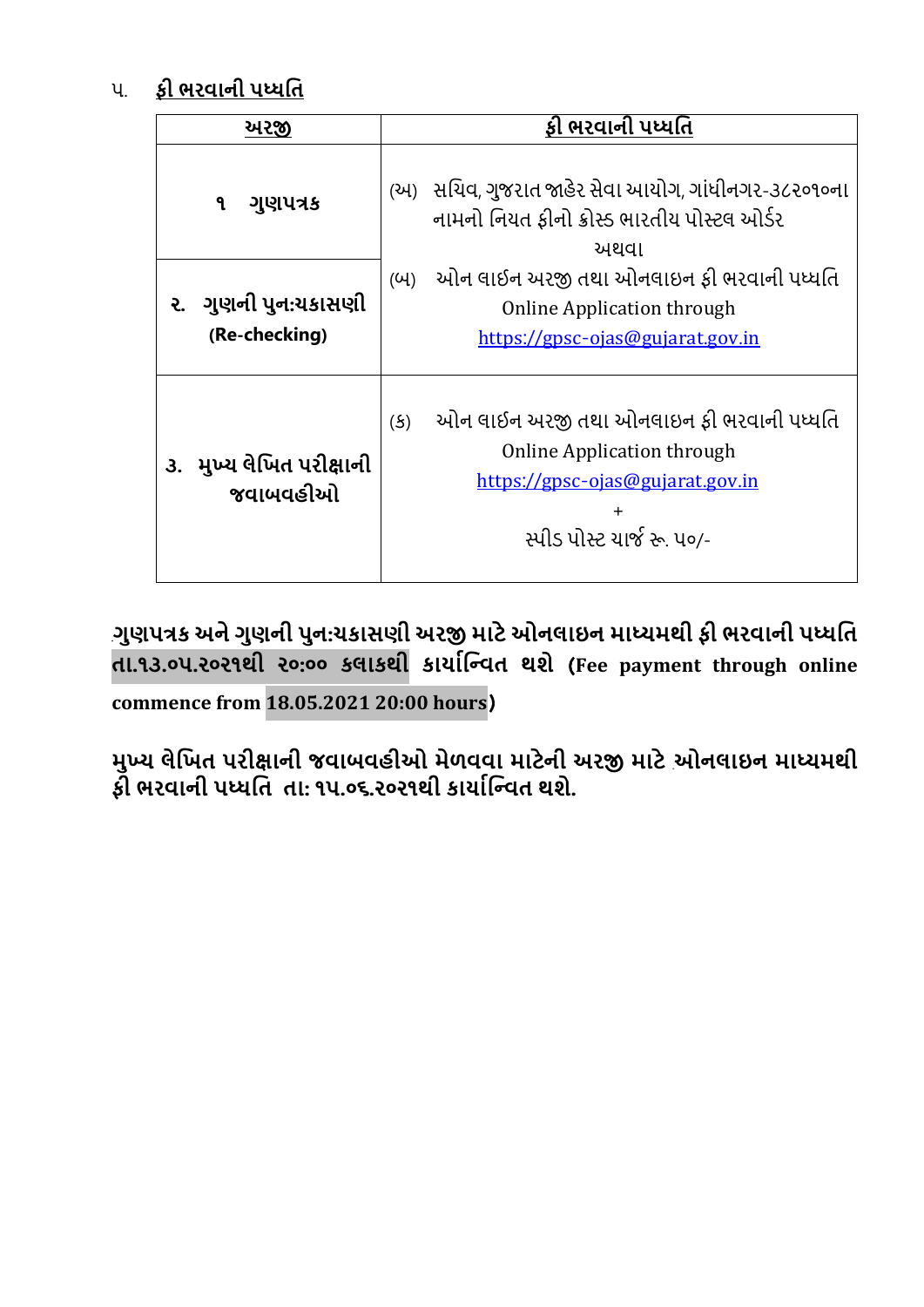|--|

| <b>Application for</b>                                                                                                                                                                  | <b>How to Make Application</b>                                                                                                                                                                                               | <b>How to receive</b><br><b>Information</b>               |  |
|-----------------------------------------------------------------------------------------------------------------------------------------------------------------------------------------|------------------------------------------------------------------------------------------------------------------------------------------------------------------------------------------------------------------------------|-----------------------------------------------------------|--|
| <b>Mark-sheet</b><br>Fees Payable (IPO/<br><b>Online Transaction)</b><br>$Rs.50/-$<br><b>Re-Checking</b><br>Fees Payable (IPO /<br><b>Online Transaction)</b><br>Rs.50/- for each Paper | 1. Send through Post/courier with<br>Prescribed application form<br>(available on Website)<br>+ IPO of payable fees<br><b>OR</b><br>Application & Payment Through<br>2.<br>https://gpsc-ojas.gujarat.gov.in<br>Online system | Through<br>Simple Post on<br>registered<br>postal address |  |
| Copy<br>of Answer<br><b>Book</b><br><b>Fees + Charge Payable</b><br>(Online Transaction)<br>Rs.100/- for each Paper<br>$Rs.50/-$<br>Speed<br>Post<br>Charge                             | Online application and online Fee<br>3.<br>payment Through<br>https://gpsc-ojas.gujarat.gov.in<br>$\ddot{}$<br>Speed Post Charge of Rs.50/-                                                                                  | Through<br>Speed Post on<br>registered<br>postal address  |  |

#### **Illustration :-**

| <b>ANSWER BOOKS: APPLIED THORUGH ONLINE PAYMENT SYSTEM</b> |                    |             |                                    |                      |  |  |
|------------------------------------------------------------|--------------------|-------------|------------------------------------|----------------------|--|--|
| <b>Particular</b>                                          | <b>Subjects</b>    | <b>Fees</b> | <b>Speed Post</b><br><b>Charge</b> | <b>Total Payment</b> |  |  |
| 1                                                          | $\overline{2}$     | 3           | 4                                  | $5(3+4+5)$           |  |  |
| 1-Answer Book                                              | Any one Subject    | $Rs.100/-$  | Rs. 50/- (One Time                 | $100+50=150$         |  |  |
| 2-Answer Books                                             | Any two Subjects   | Rs.200/-    | Fixed Charge for                   | $200+50=250$         |  |  |
| 3-Answer Books                                             | Any three Subjects | Rs.300/-    | any one / all<br>papers            | $300+50=350$         |  |  |
| 4-Answer Books                                             | All Subjects       | Rs.400/-    |                                    | $400+50=450$         |  |  |

*\* Charges +Taxes would be applicable on payment through online transaction as per terms and conditions of the service provider.*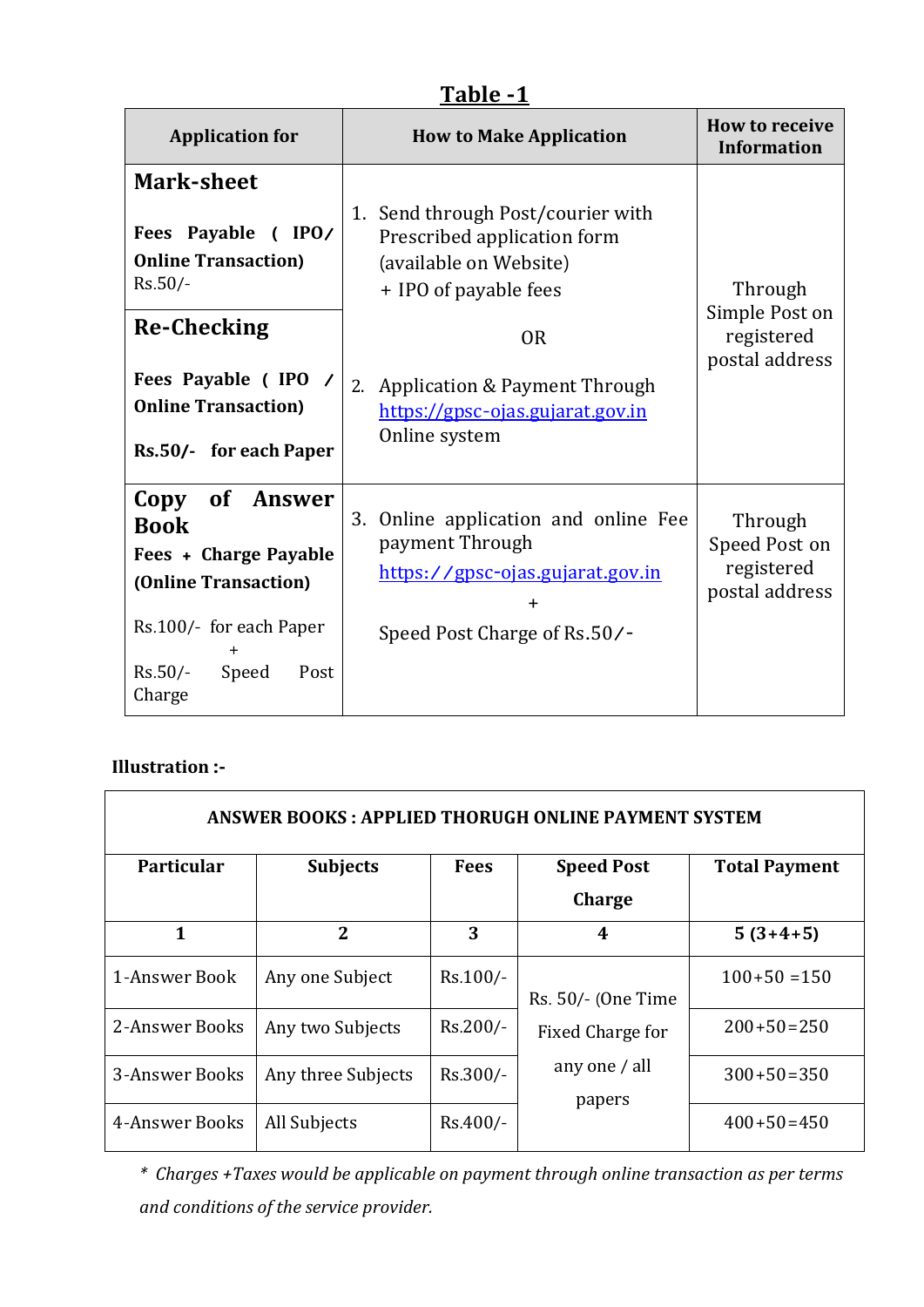## **Mark Sheet Advt. No. 20/2019-20**

#### **Application to Receive Mark Sheet of**

Competitive Examination (Main-Descriptive) for the Recruitment to the Class-3 posts of Deputy Section Officer (Advertisement No. 20/2019-20) held on 24 & 31 January, 2021

#### **Date of Application: - ………………………….**

| Name of the Candidate   | $\bullet$<br>$\bullet$ |  |
|-------------------------|------------------------|--|
| <b>Confirmation No.</b> | $\bullet$<br>$\bullet$ |  |
| Roll No.                | $\bullet$              |  |
| Date of Birth           | ٠                      |  |

| Paper | <b>Subject</b>   | <b>Payable Fee</b> | <b>Put "YES" Against</b><br><b>Selection</b> |
|-------|------------------|--------------------|----------------------------------------------|
|       | Mark sheet       | $Rs. 50/-$         |                                              |
|       | <b>Total Fee</b> | $Rs. 50/-$         |                                              |

**Mode of Receipt**

Through Post on registered postal address

*Note* : *Registered postal address is the postal address registered by the candidate at the time of online application or Registration of New Address as per procedure at para 4 of the Instructions*.

#### **Candidate's Signature**

**---------------------------------For Office use only-------------------------------**

| <b>Total Fees Payable</b>            | Rs. 50/-   |     |
|--------------------------------------|------------|-----|
| <b>Total Fees Received</b>           | $Rs. 50/-$ |     |
| <b>IPO/Transaction ID</b>            |            |     |
| <b>IPO/Transaction Date</b>          |            | Sta |
| <b>Dispatch Date</b><br>Dispatch No. |            |     |

**Stamp and Signature by Cashier**